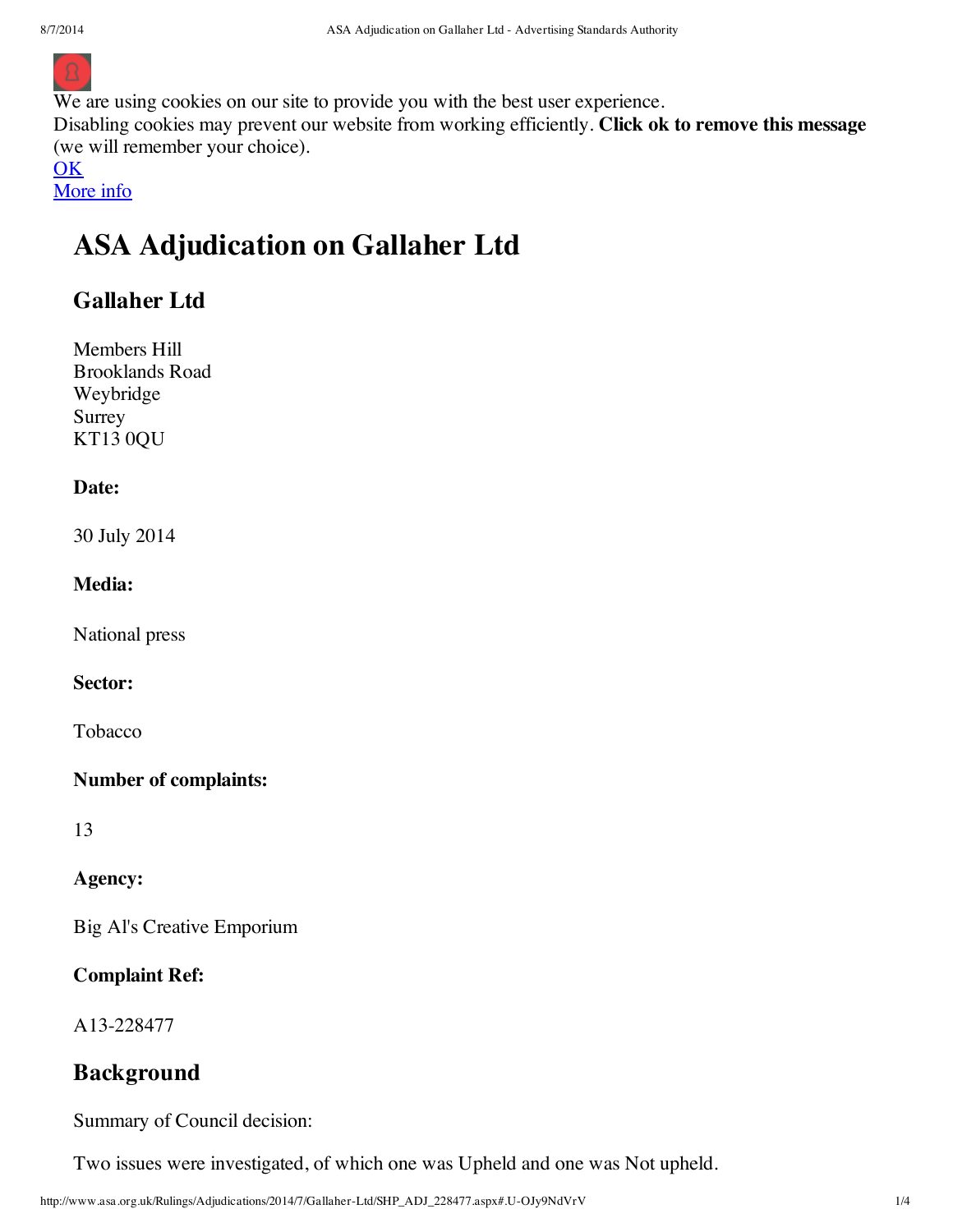# **Ad**

A national press ad, for Gallaher Ltd, JTI's UK trading company (Gallaher), a tobacco company, which appeared in April 2013, included an e-mail from the UK Department of Health to the Australian Department of Health and Ageing. The email featured text, which stated "I work on the UK Government's Tobacco Policy Team ... you will be aware that the UK Government is considering the introduction of plain packaging of tobacco products. As I'm sure you're aware, one of the difficulties regarding this is that nobody has done this and therefore, there isn't any hard evidence to show that it works." The text "there isn't any hard evidence to show that it works" was highlighted. Text beneath the e-mail stated "WE COULDN'T HAVE PUT IT BETTER OURSELVES". Text in the bottom right corner of the page stated "JTI is a leading international tobacco company".

# **Issue**

Thirteen complainants, including Cancer Research UK, UK Centre for Tobacco Control Studies & ASH, objected to the ad:

1. Ten complainants challenged whether the email, which predated significant research and the introduction of standardised packaging in Australia, misleadingly implied that, at the time the ad appeared, there existed no evidence to support the introduction of plain packaging.

2. Seven complainants challenged whether the ad promoted a tobacco product.

### **CAP Code (Edition 12)**

# 21.13.13.3

# **Response**

1. Gallaher said the ad was intended to question the rationale of the Department of Health's (DoH) approach in 2011 and pointed out that, at the time the ad appeared, JTI's UK Managing Director, publicly stated "We are using this media campaign to demonstrate that in 2011 even the DoH accepted that these proposals are not supported by any hard evidence".

Gallaher said the email was reproduced in its entirety and included the date the email was sent. They pointed out that the claim "WE COULDN'T HAVE PUT IT BETTER OURSELVES" was expressed in the past tense. They believed that made clear to consumers that the statement related to the situation in 2011.

Gallaher believed the ad did not state or imply that, at the time the ad appeared, there existed no evidence to support the introduction of plain packaging; rather they believed the claim "there isn't any hard evidence to show that it works", which was highlighted, made clear that there was a lack of hard evidence to show that plain packaging worked in 2011. They said the ad did not address predictive evidence as to whether plain packaging could work, nor did it address the material relied upon as evidence in support of plain packaging by a number of the complainants.

Gallaher believed the fact that standardised packaging was implemented in Australia on 1 December 2012 was not relevant to the complaint, because the ad related to the hard evidential situation in 2011, prior to the introduction of plain packaging in Australia. They also believed the systematic review of evidence commissioned by the DoH and published on 16 April 2012, which was referred to by a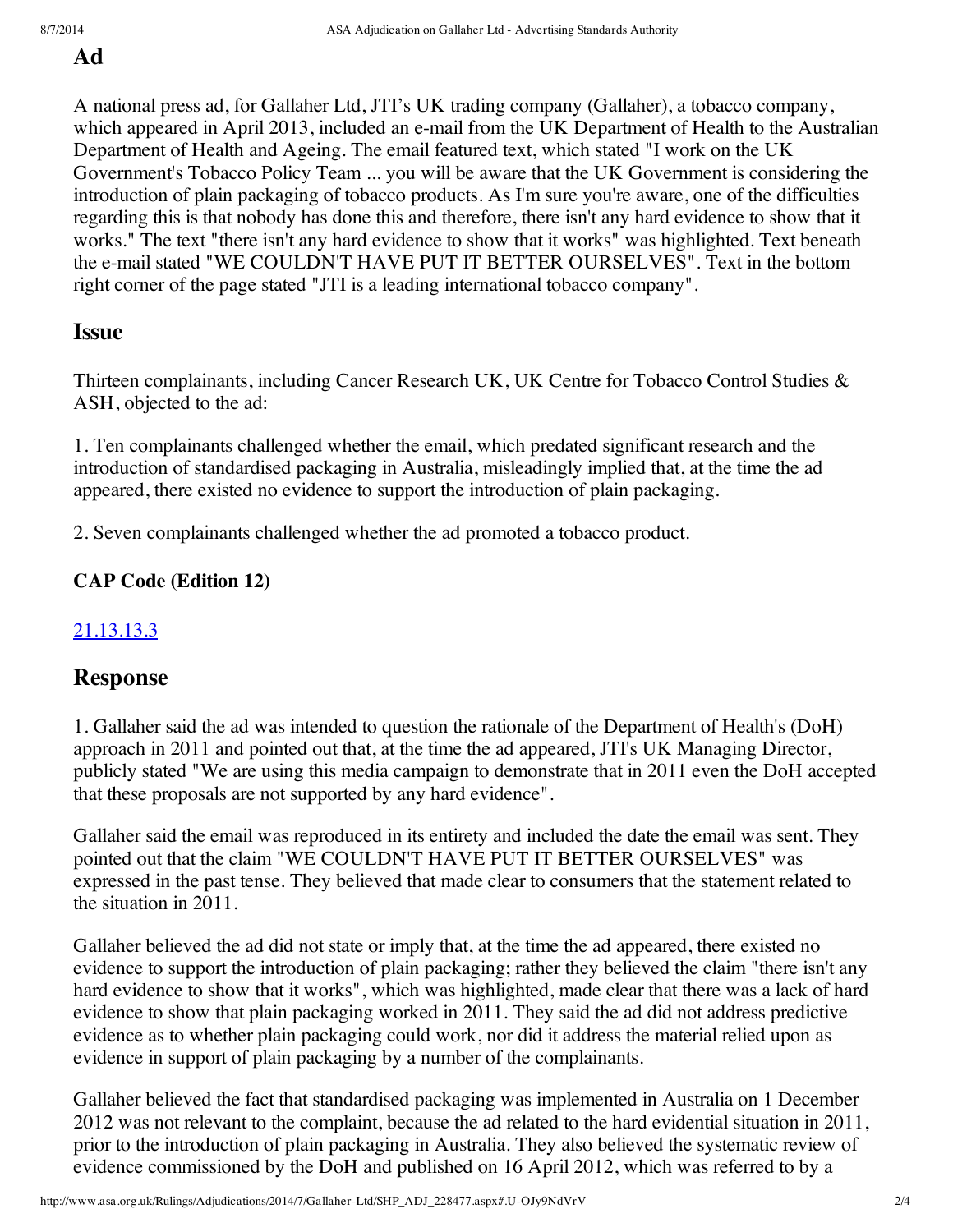number of complainants, was not relevant to the complaint, because the review was published after the period to which the ad related, May 2011, but before the implementation of plain packaging in Australia. They therefore believed it was not possible for the review to constitute hard evidence as to whether plain packaging worked.

Gallaher said that even if the ad had stated the position at the time the ad appeared, which they said it did not, it was their opinion that it would still have been true to state that there was no hard evidence that plain packaging worked. They said, at the time the ad appeared, it had been four months since Australia's plain packaging legislation came into force and no other country had introduced such a measure. They therefore believed it was too soon for there to be any hard evidence from Australia on whether plain packaging worked. They cited an article in an Australian national newspaper and comments by the UK Secretary of State for Health on a UK national radio show, in support of that conclusion. Both commentaries post dated the ad. The newspaper article, in June 2103, stated "HEALTH Minister Tanya Plibersek is insisting that Labor's plain packaging reforms will help cut the number of smokers as her critics mark World No Tobacco Day by declaring the changes have had no impact on sales ... But the government could not provide any figures to show any fall in tobacco sales since December 1, when new laws forced radical changes to cigarette packs to remove brand logos and show stronger health warnings instead." The UK Secretary of State for Health stated, in May 2013, "On plain paper packaging, if we do it will be the first country in Europe, the second country in the world - Australia only introduced it in January. So it is much harder to assess the evidence as to how effective it would be. I want to make sure we do the job properly so I've said I will take the time needed." They also said that, in July 2013, the DoH announced that the Government had "decided to wait until the emerging impact of the decision in Australia can be measured before making a final decision on this policy." They believed that demonstrated that, as at 12 July 2013, the Government accepted that it was not yet possible to measure whether any hard evidence from Australia demonstrated that the policy worked.

Gallaher said that reviews by two experts of the publicly available consumer survey studies relevant to plain packaging, which included the Systematic Review that was referred to by a number of complainants, found that the studies did not constitute reliable evidence that plain packaging would change actual smoking behaviour, either by preventing minors from smoking or by increasing smoking cessation among minors or adults.

2. Gallaher said that the ad did not make reference to a tobacco product and pointed out that there was no brand of tobacco product called JTI. They said the ad engaged with a political subject and did not promote a tobacco product for sale. They said the statement "JTI is a leading international tobacco company" was intended to provide transparency and to enable the reader to identify the source of the advert.

#### **Assessment**

#### 1. Upheld

The ASA noted the ad included the date the email was sent from the UK Department of Health to the Australian Department of Health and Ageing. However, we considered the presentation of that information was not made clear, and that in any event readers would consider the highlighted reference to "there isn't any hard evidence to show that it works" as being a reference to the position at the time the ad appeared, and not only to the position two years earlier. We also considered that consumers would not associate "hard evidence" only with the lack of evidence following the practical introduction of plain packaging. We considered consumers would interpret the claim to mean that no real evidence existed to support the introduction of plain packaging at the time the ad appeared.